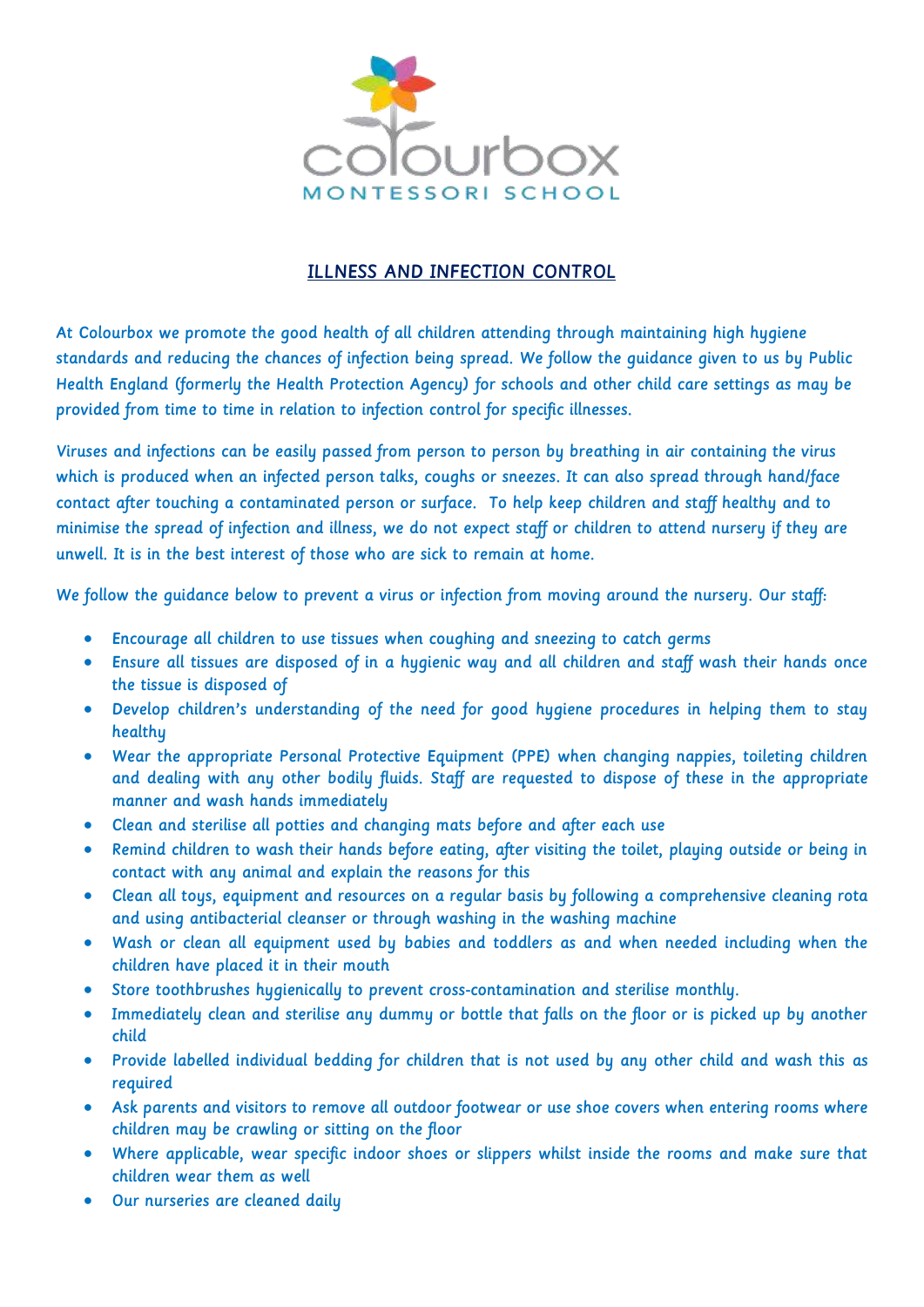If a child does become unwell, we will implement the following procedures to minimise the spread of infection:

- We will contact the parent/carer and ask them to pick up their child as soon as possible. If the parent/carer cannot be contacted or cannot arrive within half an hour then we will ask that one of your appointed Emergency Contacts collect the child
- Should your child have an infectious disease or illness, they must not return to nursery until they have been clear for at least 48 hours or following specific government guidelines. We notify parents of illnesses
- We exclude all children on antibiotics for the first 48 hours of the course (unless this is a previously prescribed medication as part of an ongoing care plan to treat a child's medical condition).
- We exclude all children with conjunctivitis for 48 hours and ask that parents seek advice and treatment from their doctor or pharmacy
- We have the right to refuse admission to a child who is unwell. This decision can be taken by the Room Leader or Manager on Duty
- You are requested to regularly check your child's hair for head lice. If found, please contact your pharmacy for advice and treatment. Children cannot attend nursery until their hair has been treated and they cannot attend with treatment on their hair.

## In addition:

- The nursery Manager retains the right of refusal of all children, parents, staff and visitors who are deemed contagious and may impact on the welfare of the rest of the nursery
- Parents will be made aware of the need for these procedures in order for them to follow these guidelines whilst in the nursery
- Periodically each room in the nursery will be deep cleaned to ensure the spread of infection is limited
- The nursery will ensure stocks of tissues, hand washing equipment, cleaning materials and sterilising fluid are maintained at all times

## If a child is seriously ill or in need of emergency treatment:

## A member of staff will:

- Call for an ambulance immediately and inform the parent/carer of this action. We DO NOT transport children in our own vehicles
- Arrange for the most appropriate member of staff to accompany the child if the parents are not present when the ambulance takes the child
- Ensure that any information or belongings that the ambulance service require are provided
- Redeploy other staff and children so that the incident has a minimal impact on others and so that the area and people remain calm.
- Ensure that a Manager is aware of the incident immediately and that an Incident Report Form is completed the same day